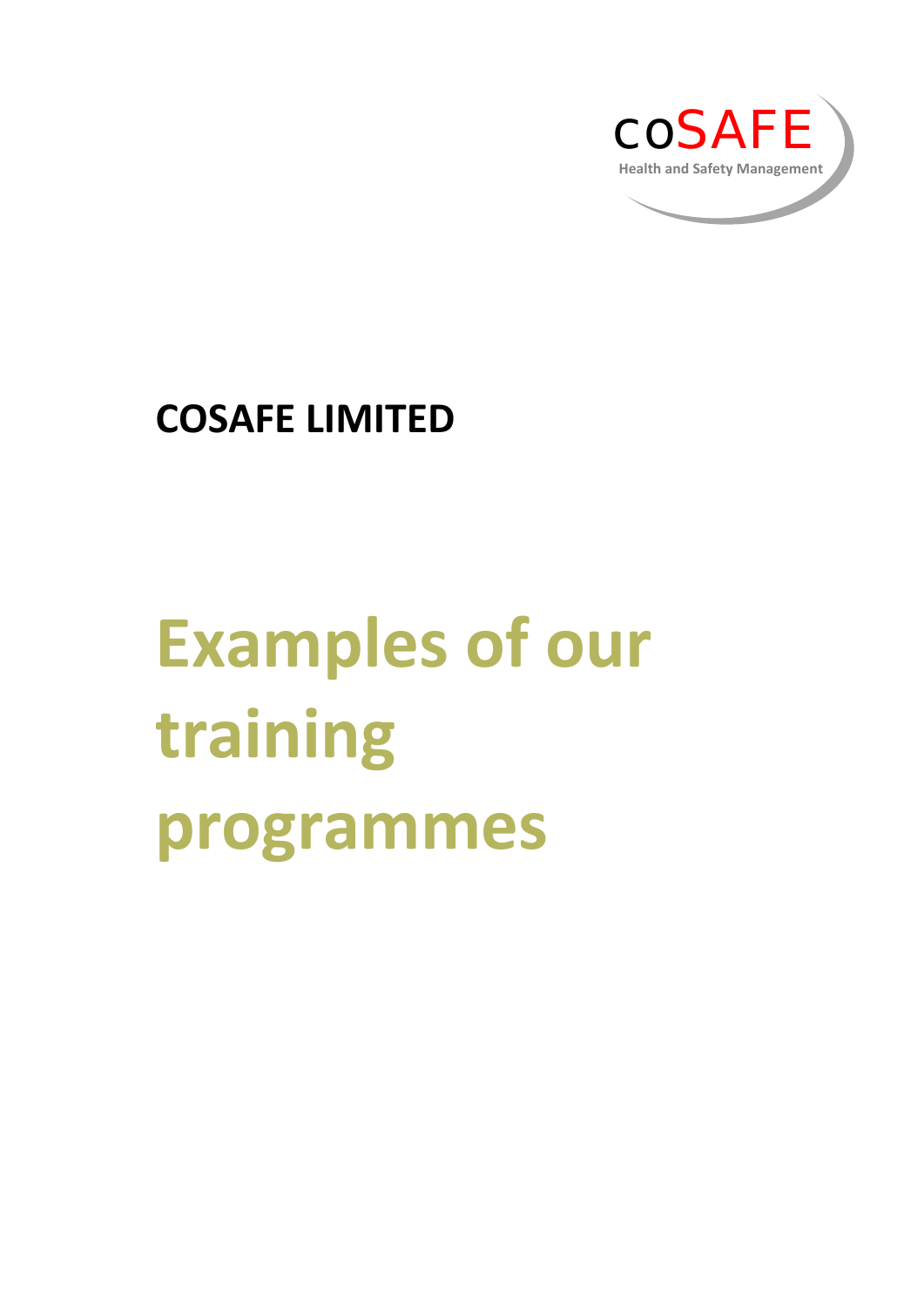

## **Training**

Our courses bring together our trainers' wealth of knowledge in the particular subject to ensure the content that is required by the HSE and legislation is delivered. Learners can put this into practice in their work activities for safer and healthier working.

We provide the courses at realistic prices and our enthusiastic trainers make them fun and engaging.

### **Training programmes include:**

- General health and safety awareness
- Health and safety for responsible persons
- Asbestos awareness
- Confined spaces
- Safe driving at work, including intelligent and economical driving
- Risk assessments
- Fire marshal / warden
- Fire safety awareness
- First aid at work
- Emergency first aid at work
- Automated external defibrillator
- DSE assessor
- Pregnant worker assessor
- Bariatric worker assessor
- Advanced DSE assessor, including pregnant worker and bariatric worker

We can also arrange training in more specific subjects such as Legionella Awareness and Legionella Risk Management for Responsible Persons, to ILM level through Legionella Risk Management experts HYDROP E.C.S.

Courses can either be run at your site or, if you prefer, we can arrange suitable external venues to suit your requirements.

Upon completion of the training, each candidate will undertake a short written test to confirm that the necessary level of knowledge and understanding of the subject has been attained.

A COSAFE LIMITED certificate of attendance will be awarded to every candidate who completes the sessions.

The courses can be tailored and targeted to provide candidates with the appropriate level of skill and knowledge. This includes 'Operator' level of skill, which will enable candidates to undertake the relevant work activity in accordance with your Safe Systems of Work.

# COSAFE LIMITED

4 Esmond Court, Prospect Road, New Barnet, Herts., EN5 5AJ  $T: +44(0)2084406088$ E: info@cosafeltd.com W: www.cosafeltd.com Company Registration Number: 6350588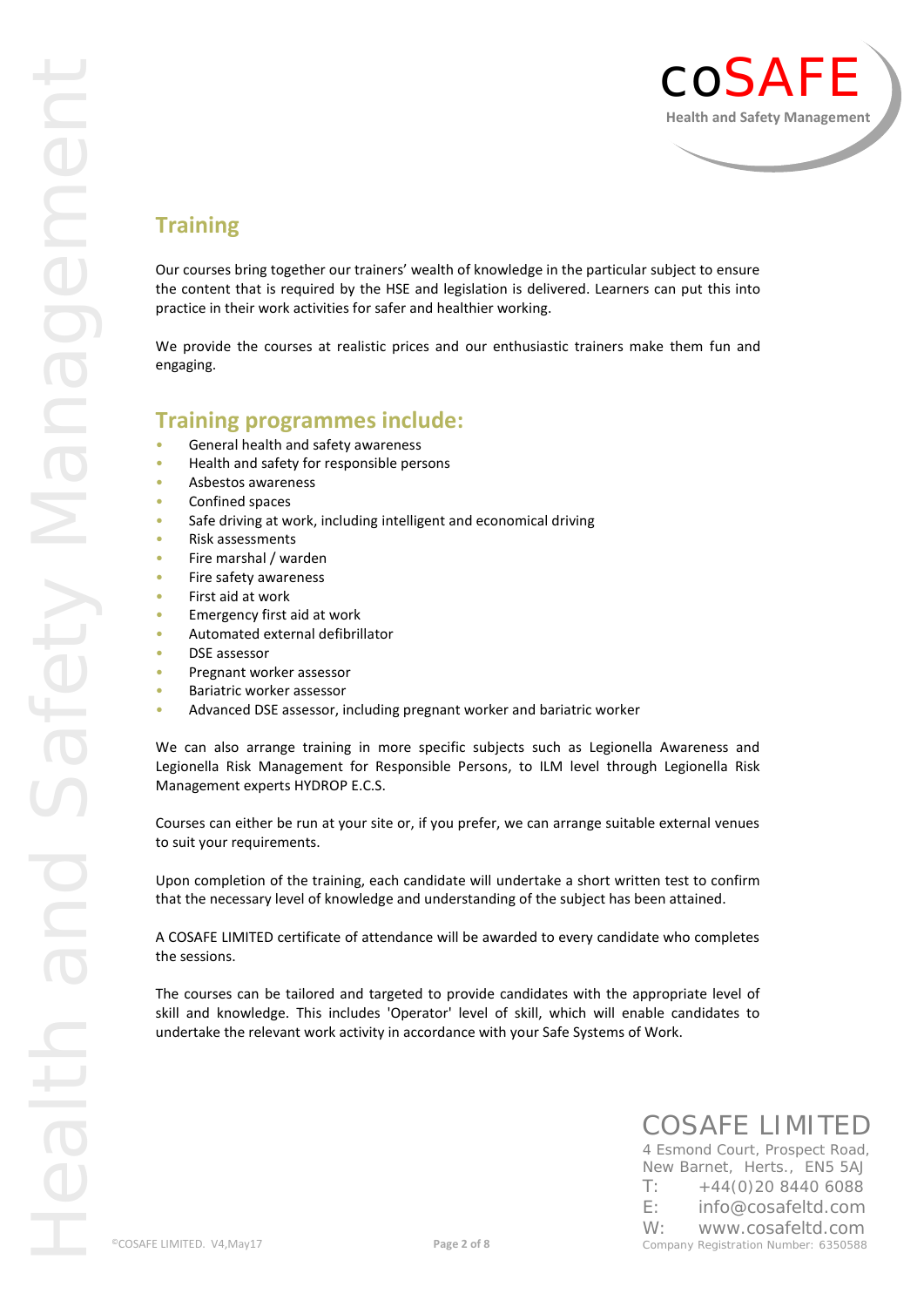# **Example training programmes**

#### **Advanced workstation assessor training programme – 1-day**

#### Course Content

- Regulations detailed (including equipment, environment, work routines, eyesight, information and training)
- Health risks
- Anatomy and physiology impacts when using DSE
- Typical Musculoskeletal Disorders and actions to manage symptoms
- Equipment solutions and their applications
- User anthropometric measurement and chair selection
- Sit-stand desk application, pros and cons
- Ergonomic considerations
- Optimum posture and neutral limb positions
- Information and training
- Ill health management
- Workstation analysis
- Practical workstation assessing at workstations around the office
- Knowledge review tests

#### Duration

The course duration is 6 hours, (7 hours with breaks).

#### Certification

Candidates' learning will be assessed through a written knowledge review.

#### **Seminars on DSE Workstations, including hot-desking and agile working – 1-hour Outline**

- Health and safety law
- Musculoskeletal Disorders MSDs
- Workstation set-up
- Knowledge quiz

#### Aims and Objectives

- To provide an understanding of the employee's duty in protecting their own health and safety
- To provide an understanding of the health risks associated with computer workstations (DSE Display Screen Equipment)
- To explain the causes of musculoskeletal disorders and recognise their development
- To demonstrate neutral posture and limb positions
- To provide participants with the ability to effectively adjust their equipment in a hot-desking and agile working environment

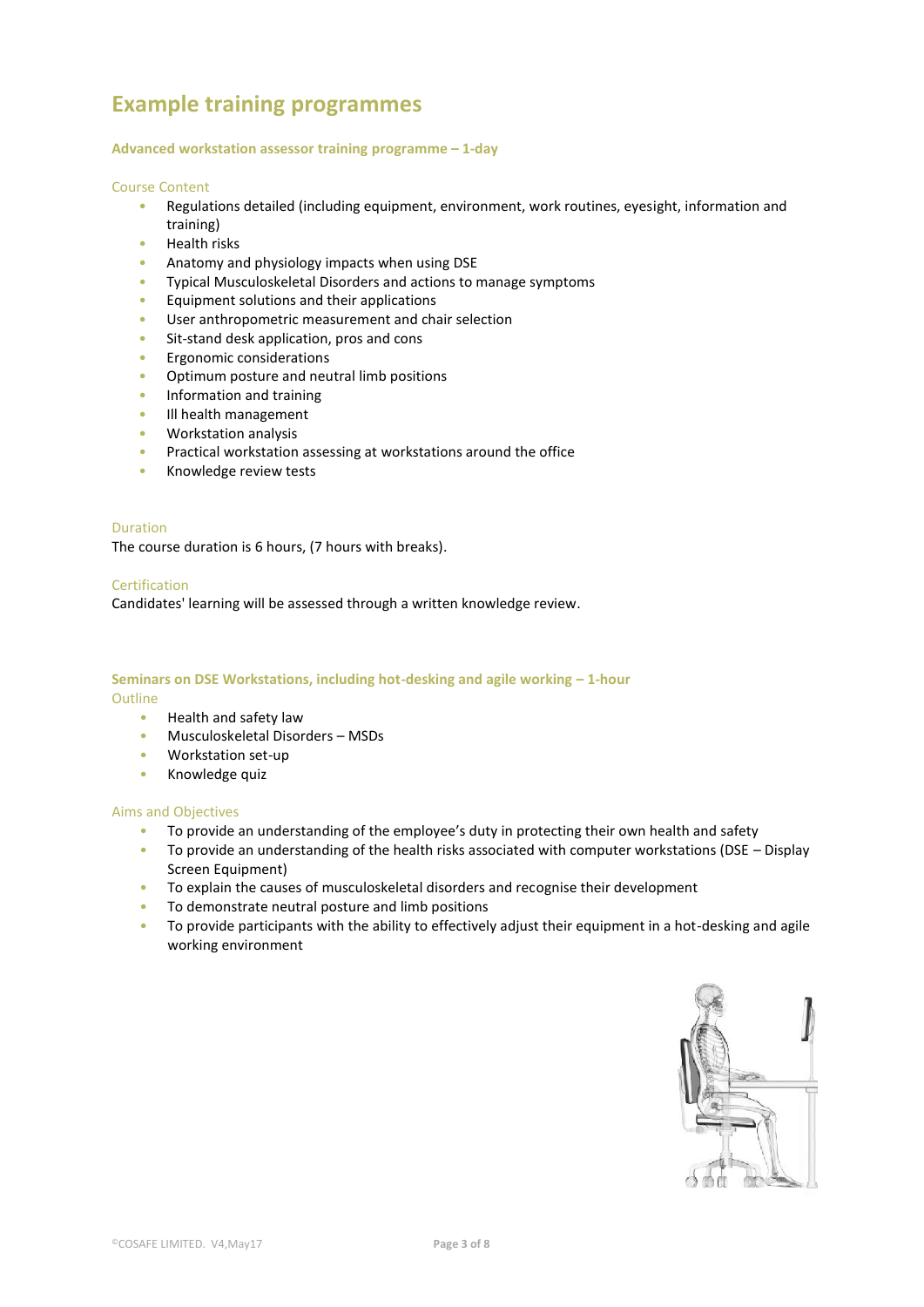#### **First Aid at Work (FAW) – 3 days** (the content is also the same but summarised for the requalification 2-day course)

#### Course content

This three day course, designed for those companies who have carried out a risk assessment and have decided first aiders ARE required, offers a basic curriculum in a range of first aid competencies needed in a workplace, giving students the ability to administer first aid safely, promptly and effectively to a casualty.

It includes training in how to:

- Assess the situation and circumstances in order to act safely, promptly and effectively in the event of an emergency
- Administer first aid to a casualty who is unconscious
- Administer CPR (Cardio-pulmonary resuscitation)
- Administer first aid to a casualty:
	- o Who is choking
	- o Who is wounded and bleeding
	- o Who is suffering from shock
	- o With burns and scalds
	- o With injuries to bones, muscles and joints including spinal injuries
	- o With eye injuries
	- o With sudden poisoning
	- o In anaphylactic shock
- Recognise the presence of major illness and provide appropriate first aid

Students will also gain the ability to maintain simple factual records (according to RIDDOR) and provide written information to a doctor or hospital if required. They will also gain knowledge on the importance of:

- Personal hygiene in first aid procedures
- The legal framework of first aid provision at work
- The use of first aid equipment provided in the workplace
- The role of first aiders in emergency procedures

Successful candidates will be able to act as first aiders in the work place.

Candidates will be assessed in written and practical format by qualified assessors. The certificate will be valid for 3 years, after which time candidates will need to re-train so that they can maintain their competence. Refresher training is, however, recommended annually by the HSE.

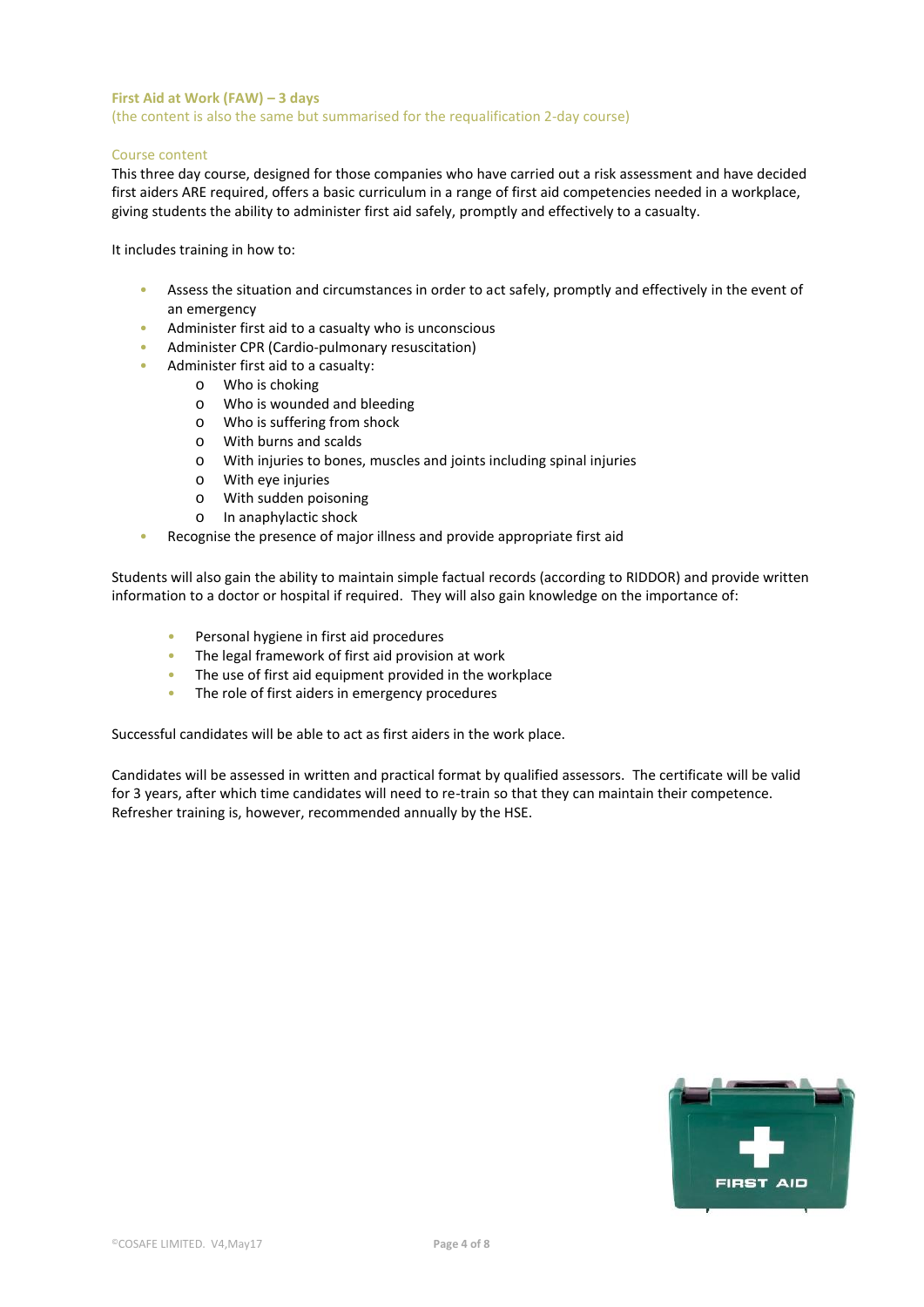#### **Emergency First Aid at Work (EFAW) – 1-day** (the content is also the same for the requalification 1-day course)

This one day course will allow successful attendees to be first aiders within the workplace (where a risk assessment has identified a lower level of need than for the FAW course). Topics covered, as stipulated by the HSE, are:

- Understand the role of the first aider including reference to the use of available equipment and the need for recording incidents and actions
- Understand the importance of basic hygiene and preventing cross infection
- Assess the situation and circumstances in order to act safely, promptly and effectively in an emergency
- Administer first aid to a casualty who is unconscious and / or in seizure;
- Administer CPR (Cardio-pulmonary resuscitation)
- Administer first aid to a casualty who is wounded or bleeding and or / in shock
- Administer first aid to a casualty who is choking
- Provide appropriate first aid for minor injuries

#### Duration

7 hours, including a 15-minute morning break, 30-minute lunch break and a 15-minute afternoon break.

#### Certification

Candidates will be assessed in written and practical format by qualified assessors. The certificate (either hard copy or electronic, to the client's preference) will be valid for 3 years, after which time the candidates will need to re-train so that they can maintain their competence. Refresher training is, however, recommended by the HSE.

#### **Automated External Defibrillator (AED) - ½-day**

Our course will include the essential skills that an AED operator needs, giving learners the confidence in knowing what to do in a cardiac arrest emergency where an AED is available.

No previous first aid training is required to attend this course.

#### The content of the course includes:

- The first aider's role
- Responsibilities for installations of AEDs
- Managing emergencies
- Communication and casualty care
- Heart conditions and chest pains
- Familiarisation of AEDs
- Aed maintenance requirements
- Using an AED
- The chain of survival
- Treatment of an unconscious casualty
- Resuscitation (CPR)
- Actions following the use of an AED

#### Duration

The course duration is 3.5 hours.

#### Certification

Candidates' learning will be assessed through continuous evaluation by the trainer and qualified assessor. The certificate will be valid for 1 year, after which time candidates will need to re-train so that they can maintain their competence.

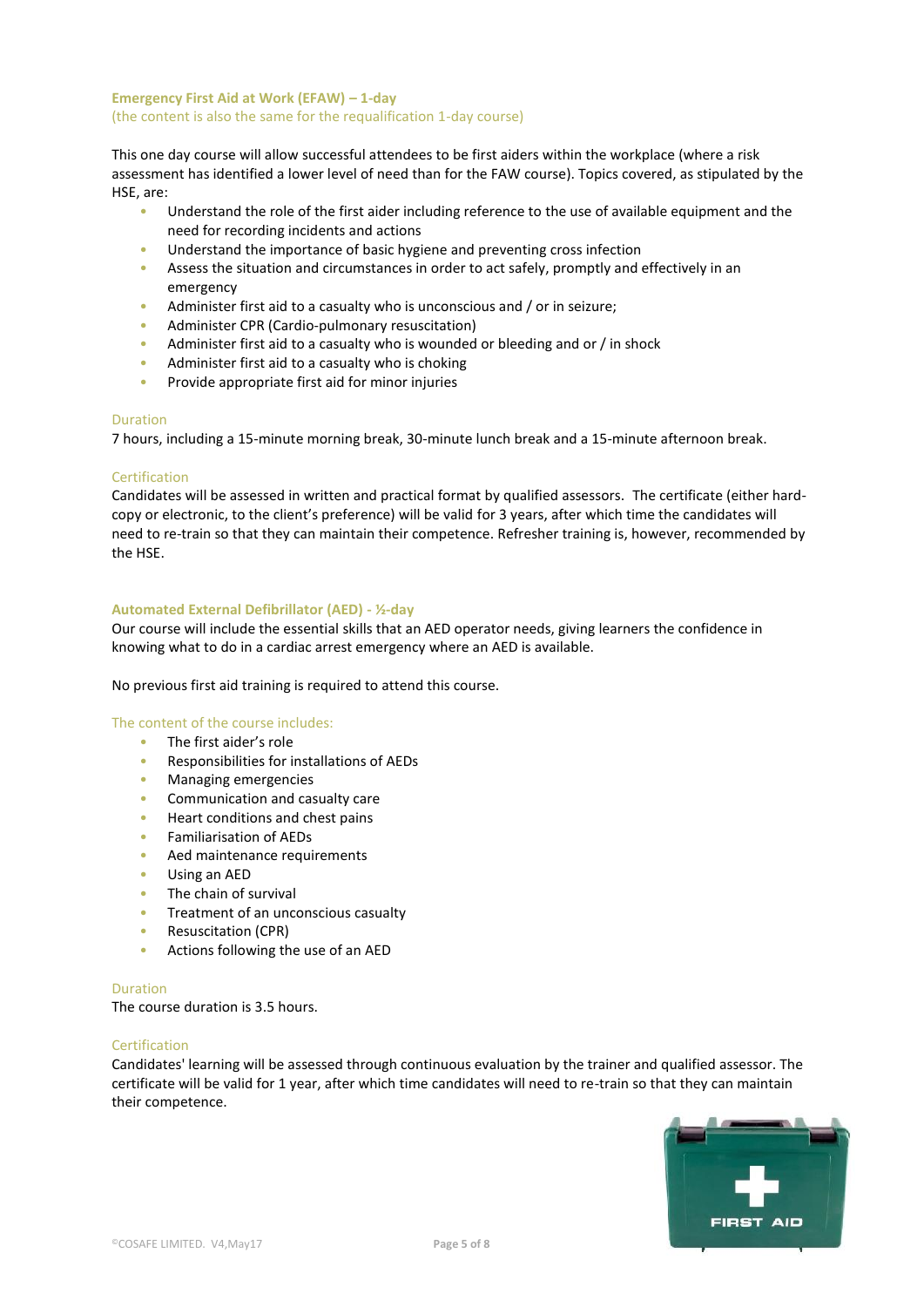#### **Fire Marshal / Warden - ½-day**

#### Course outline

- Fire regulations
- Marshal / warden responsibilities
- What is fire
- Classes of fire
- Fire extinguishers types, uses and theory
- Rules for fighting fires
- Action on discovering fires
- Fire prevention and survival
- Safety signs
- Routine fire checks
- Fire drills
- Evacuation routes
- Assembly points
- Practical training

#### Duration

The course duration is 3.5 hours, including a 15-minute break.

#### Certification

Candidates' learning will be assessed through a written knowledge review and a certificate, either hard-copy or electronic to suit your requirements, will be issued for each attendee.

#### **Fire Safety Awareness - ½-day**

#### Course outline

- Fire regulations
- Chemistry of fire and how fires spreads
- Classes of fire
- Fire extinguishers types, uses and theory
- Rules for fighting fires
- Action on discovering fires
- Fire prevention and survival
- Safety signs
- Fire drills
- Evacuation routes
- Assembly points
- Practical training

#### Duration

The course duration is 3.5 hours, including a 15-minute break.

#### Certification

Candidates' learning will be assessed through a written knowledge review and a certificate, either hard-copy or electronic to suit your requirements, will be issued for each attendee.

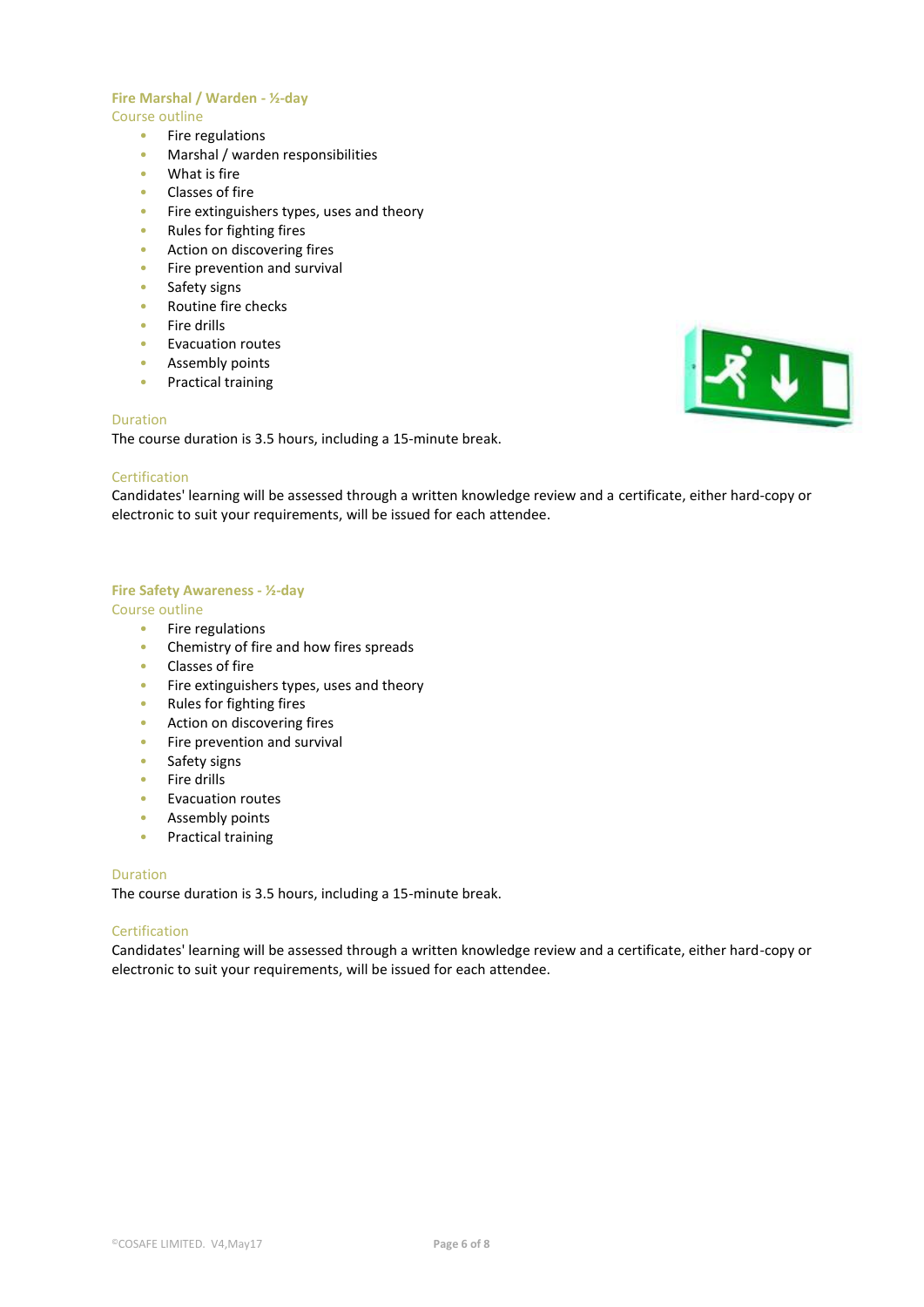#### **Manual Handling - ½-day**

#### Course outline

- Introduction to manual handling and regulations
- Health risks
- Kinetic lifting techniques and healthy manual handling
- Managing risk (e.g. mechanisation, avoiding handling where possible, process design and load management)

#### Duration

The course duration is 3.5 hours.

#### Certification

Candidates' learning will be assessed through a written knowledge review.



#### **General Risk Assessor Training Programme – 1-day**

#### Training programme outline

The course will provide candidates suitable qualification for carrying out 'suitable and sufficient' assessments of the risks related to your specific work activities, which contributes towards your organisation's compliance with the legal requirements.

No previous training or qualification in health and safety is required.

#### Course content

The course covers:

- Introduction to the applicable regulations
- Risk assessment process
- Objectives of risk assessments
- The five stages of a risk assessment
- Risk assessment reports
- Typical Hazards found in the workplace and their affect
- Risk
- Control measures and suitable priority
- Practical exercises

#### Duration

The course duration is 6 hours (7 hours with breaks).

#### Assessment and Certification

Candidates' learning will be assessed through observation of their participation plus through a written knowledge review. A certificate, either hard-copy or electronic to suit your requirements, will be issued for each attendee.